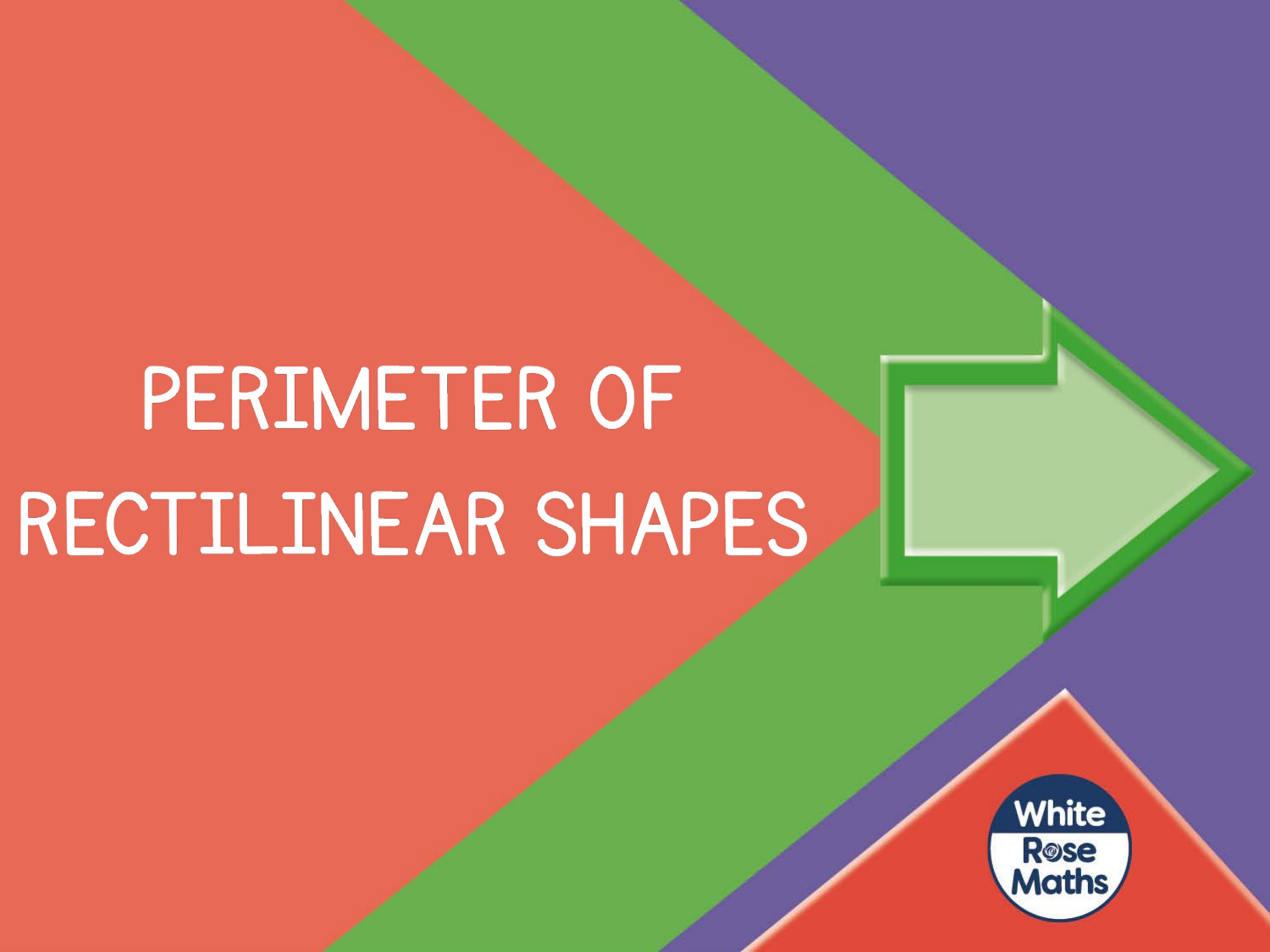# GET READY

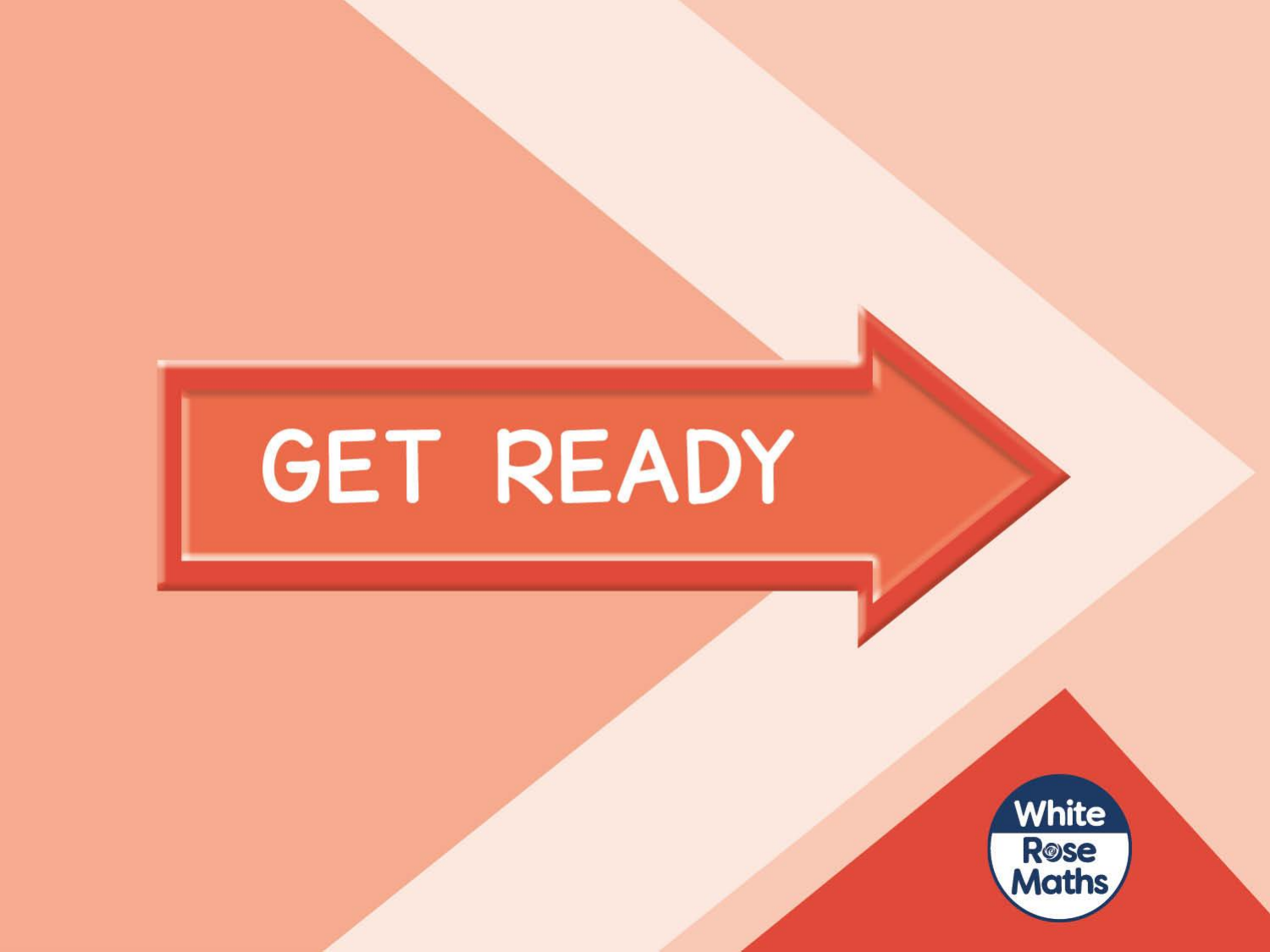



 $2)$ A rectangle's sides are 11 mm and 3 mm. What is the rectangle's perimeter?

$$
3) \qquad \qquad -13 = 13
$$

$$
4) \qquad 57 = 66 - \_
$$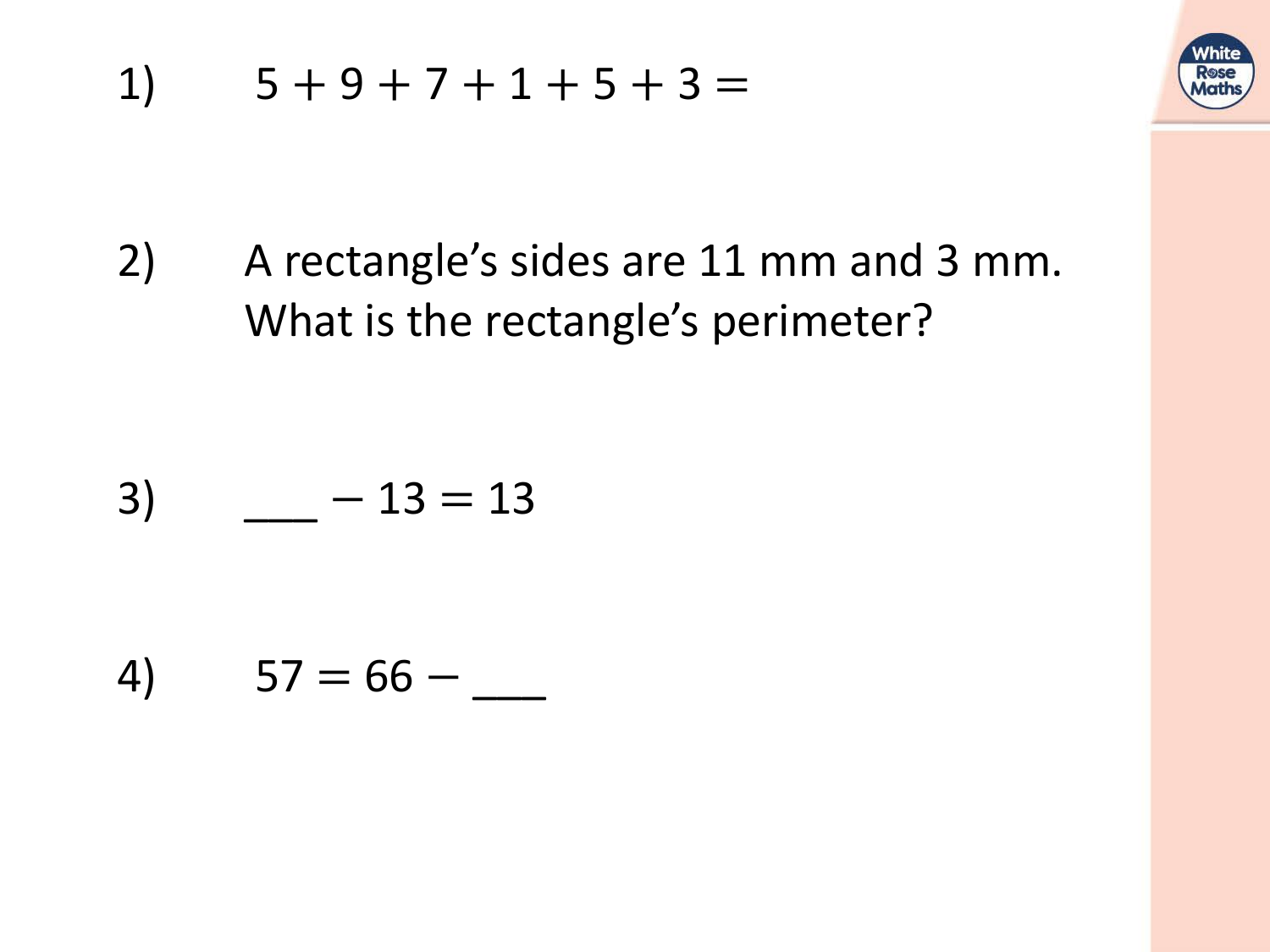

- $5+9+7+1+5+3=$  $1)$  $[5 + 5] + [9 + 1] + [7 + 3] = 30$
- $2)$ A rectangle's sides are 11 mm and 3 mm. What is the rectangle's perimeter? 28 mm

$$
3) \qquad \underline{26} - 13 = 13
$$

$$
4) \qquad 57 = 66 - \underline{9}
$$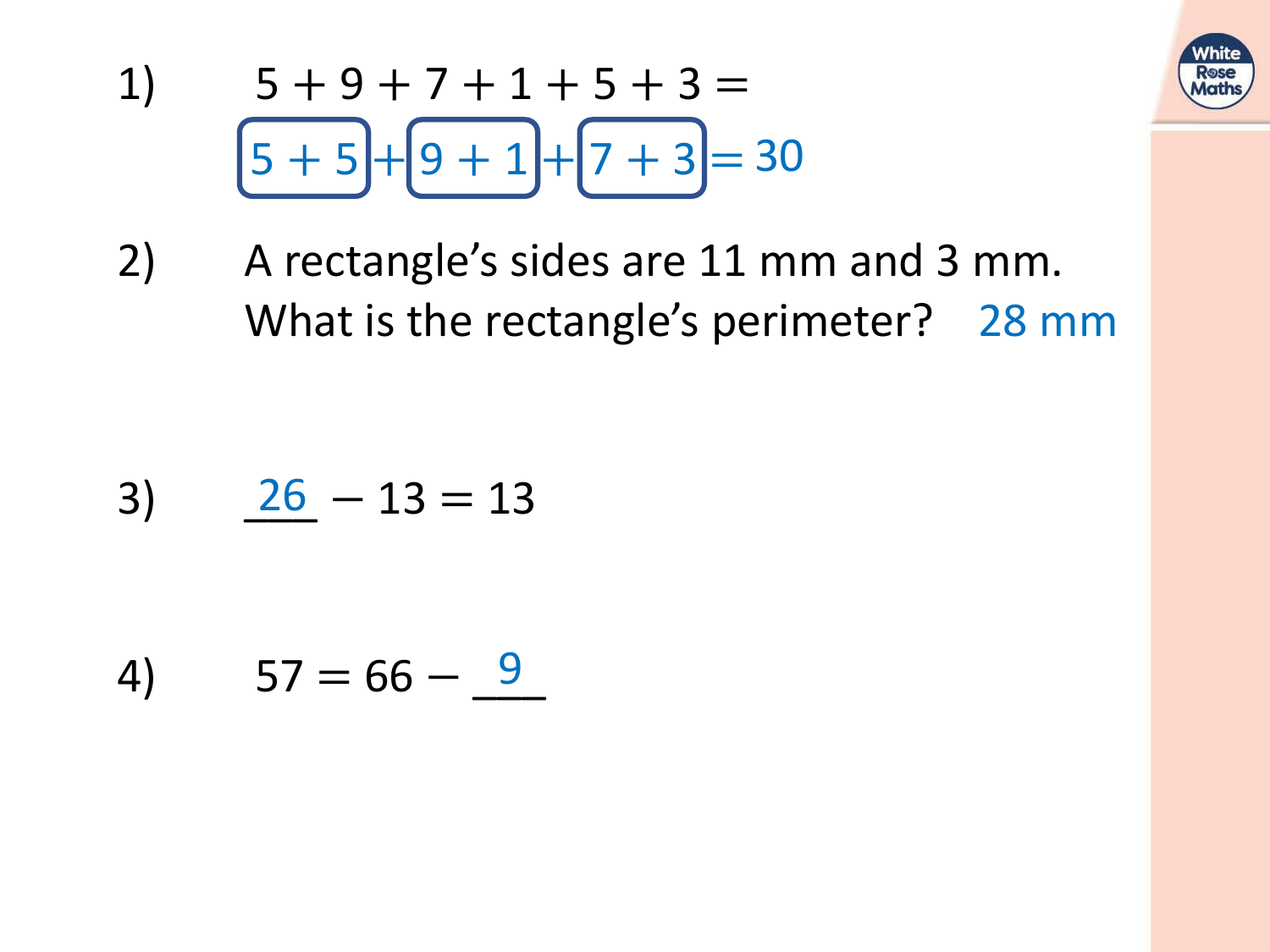# LET'S LEARN

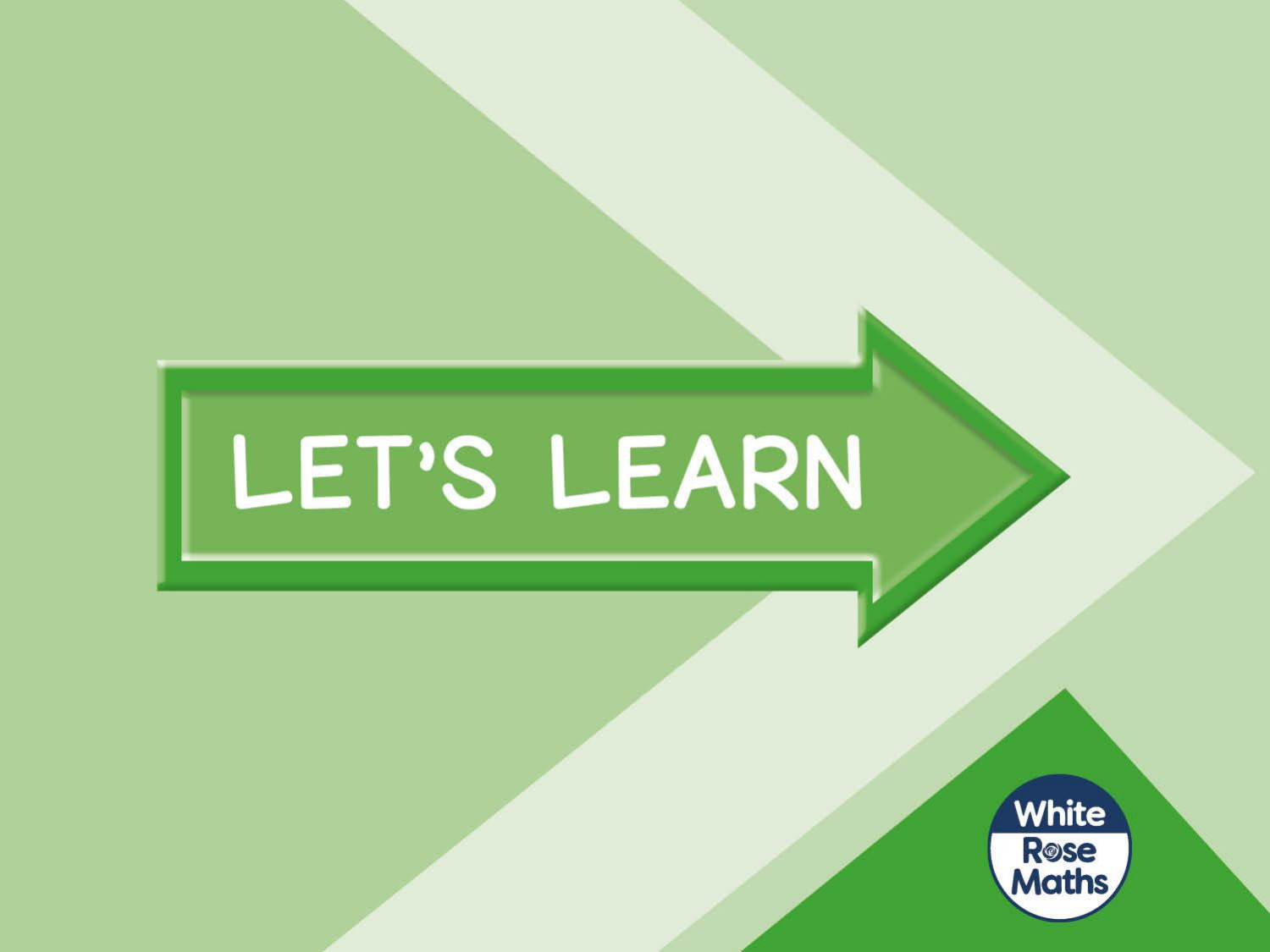

### Perimeter  $=$  the length around a closed 2D shape



 $(2 \text{ cm} + 3 \text{ cm}) + (3 \text{ cm} + 2 \text{ cm}) + 5 \text{ cm} + 5 \text{ cm} = 20 \text{ cm}$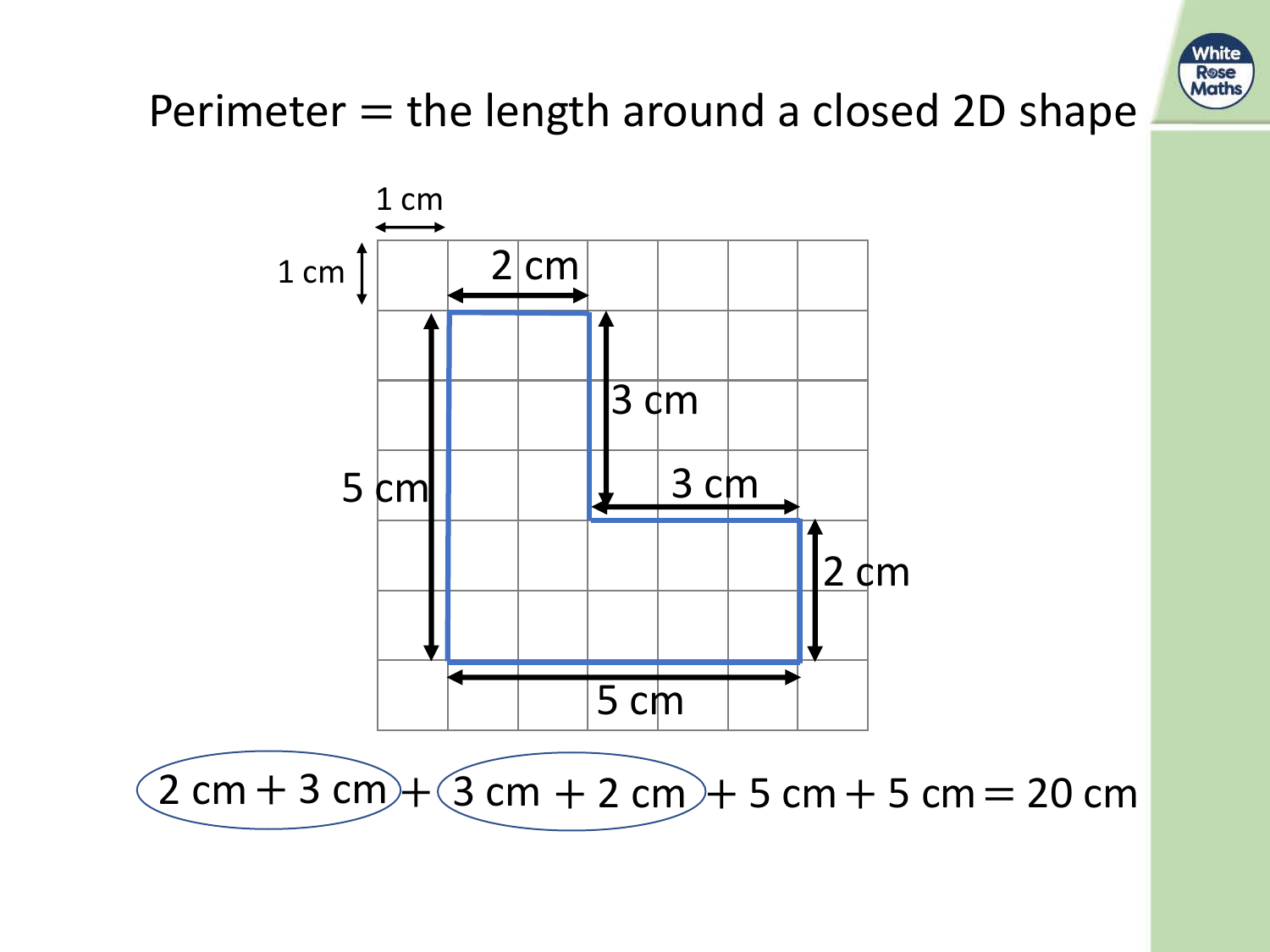

#### $7 cm + 6 cm + 4 cm + 5 cm + 3 cm + 1 cm = 26 cm$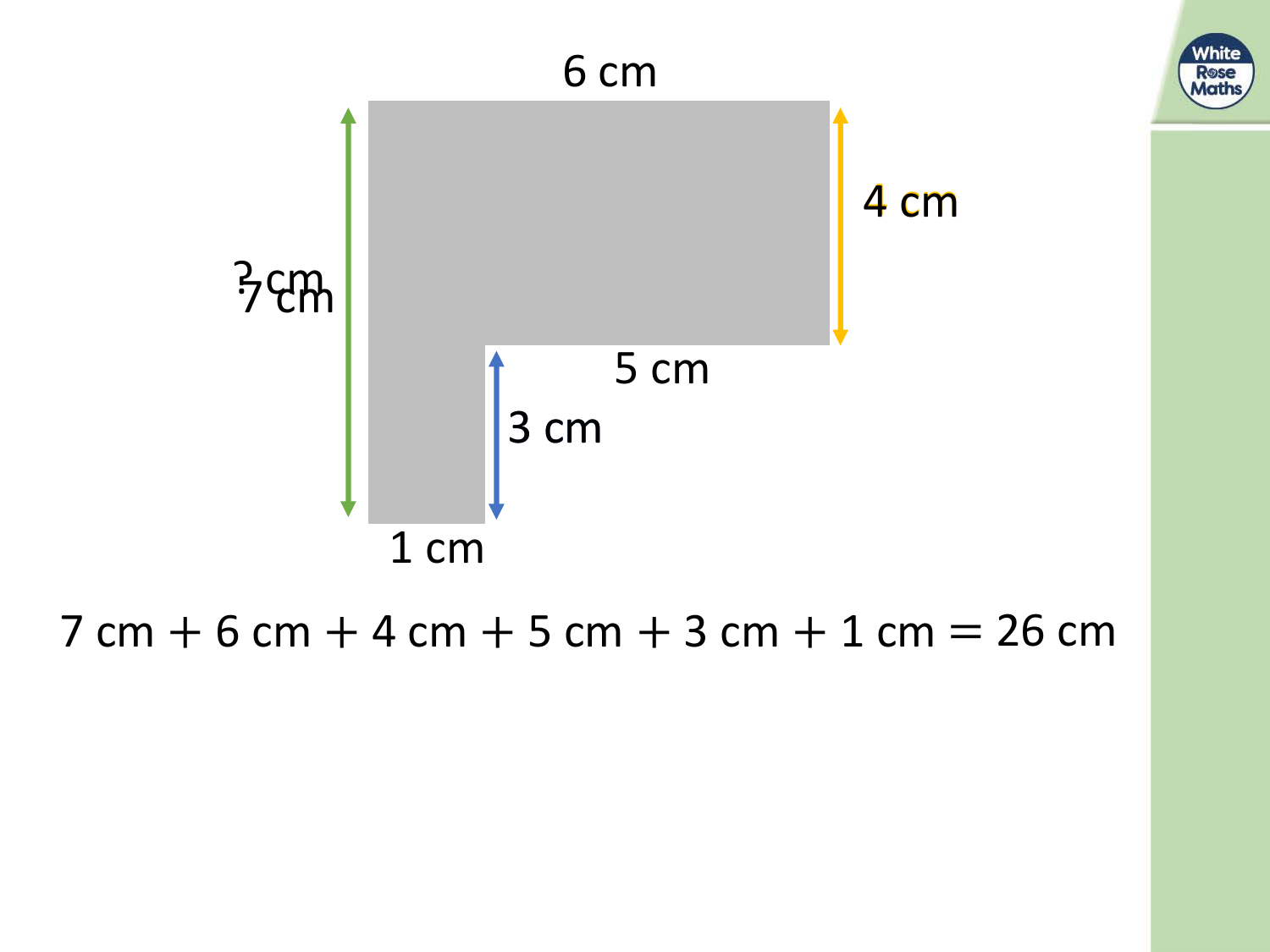

 $3$  cm  $+$  13 cm  $+$  9 cm  $+$  5 cm  $+$  6 cm  $+$  8 cm  $=$  44 cm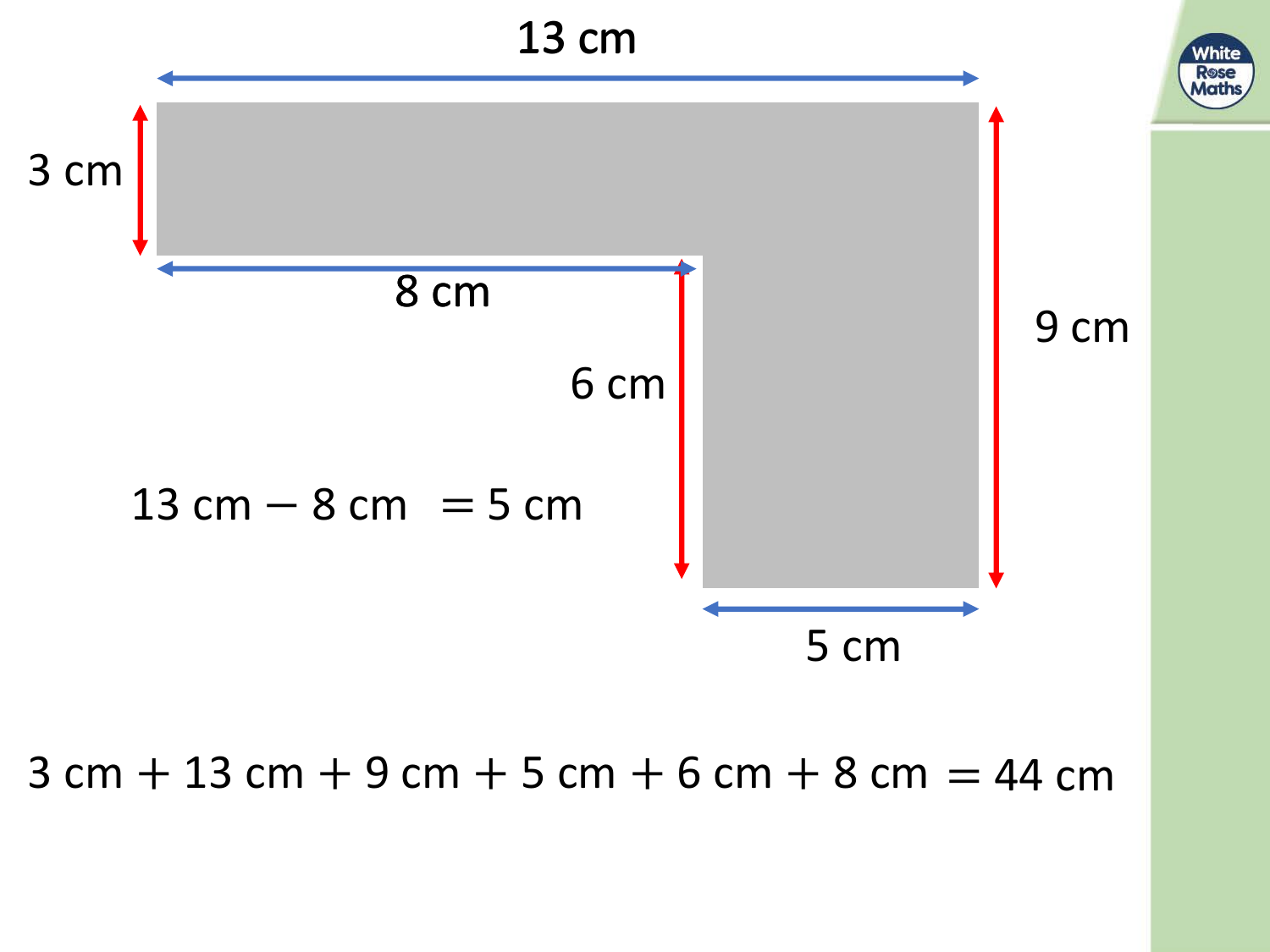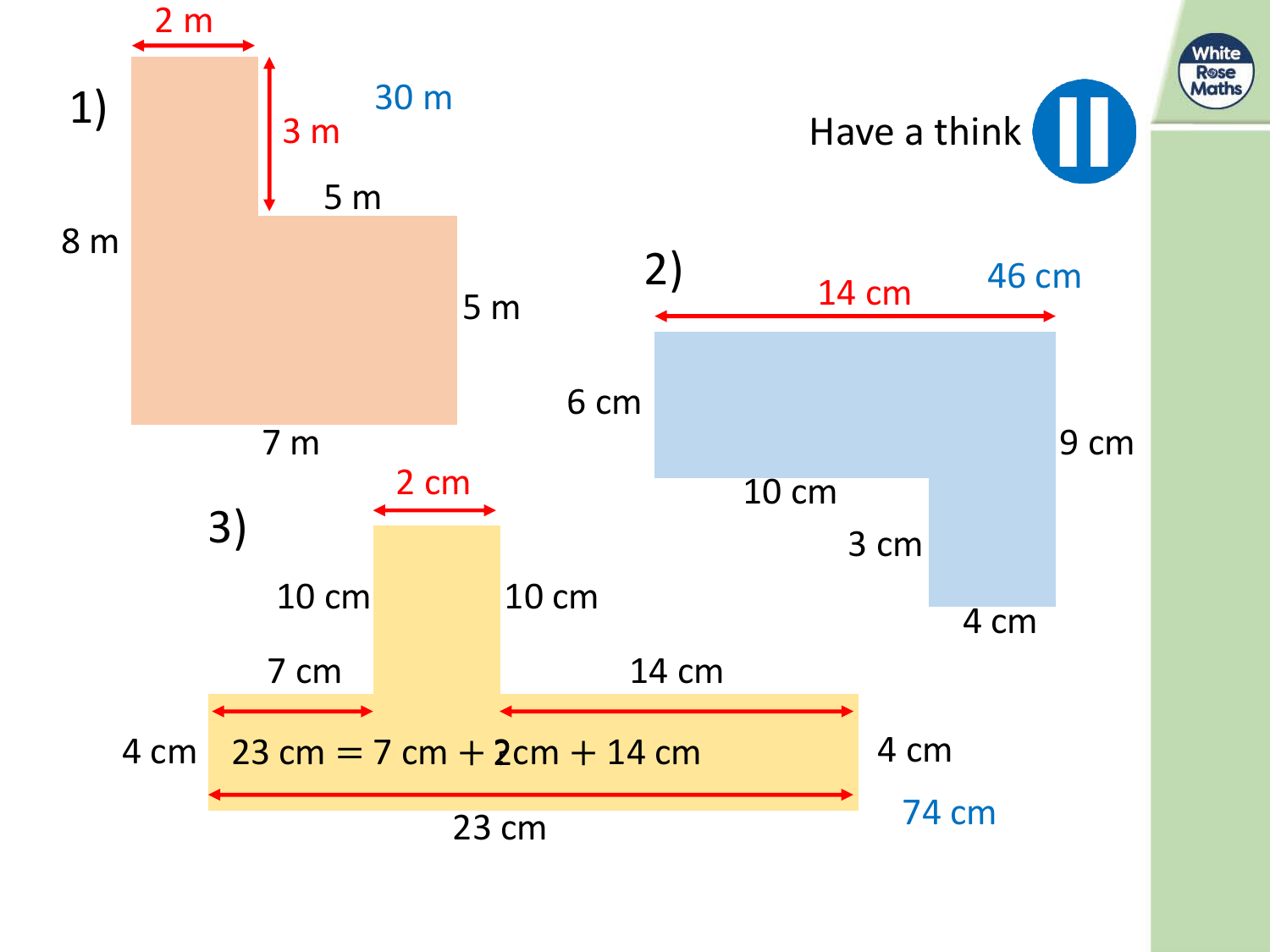

### Have a go at questions 1 - 4 on the worksheet

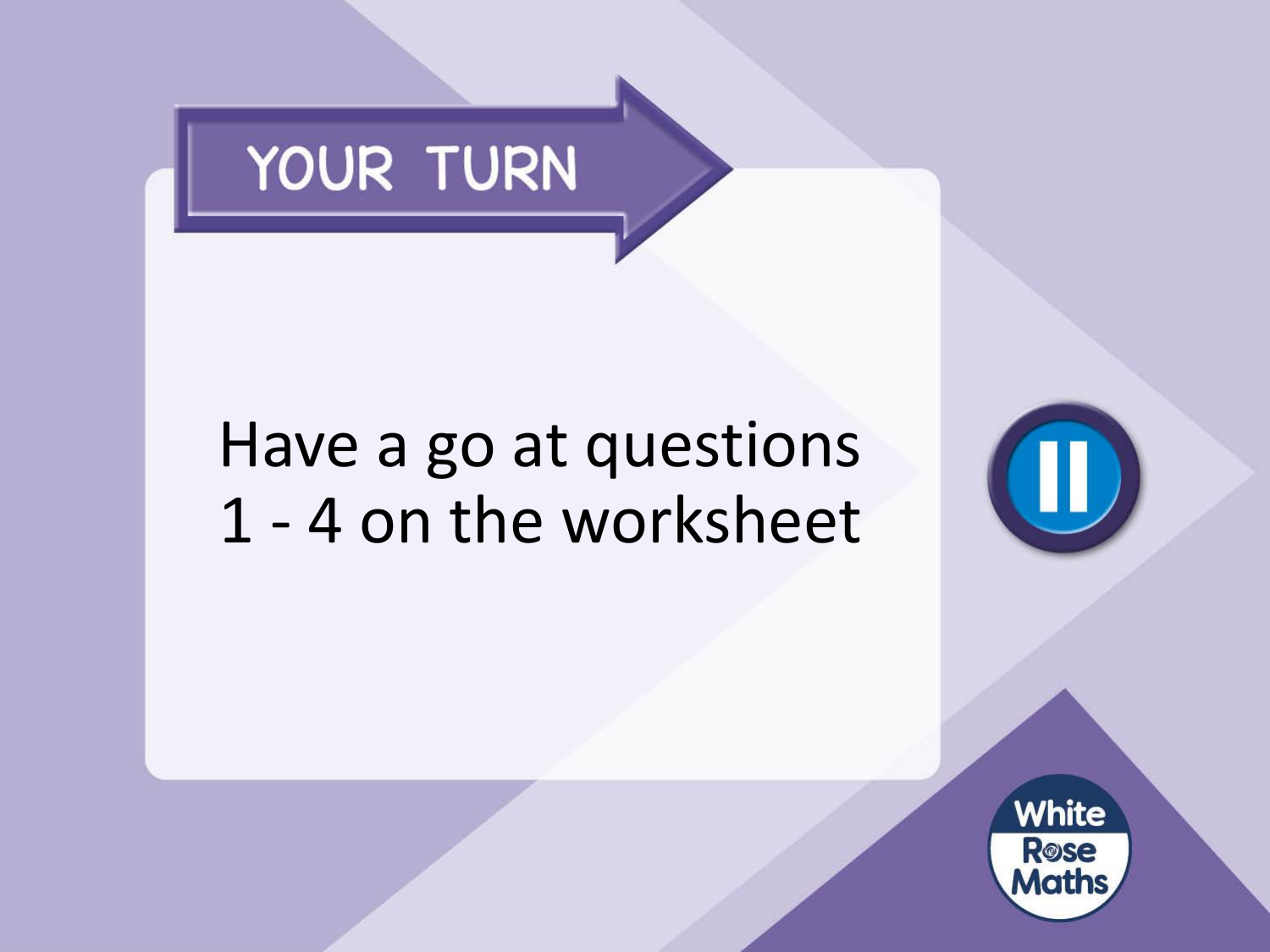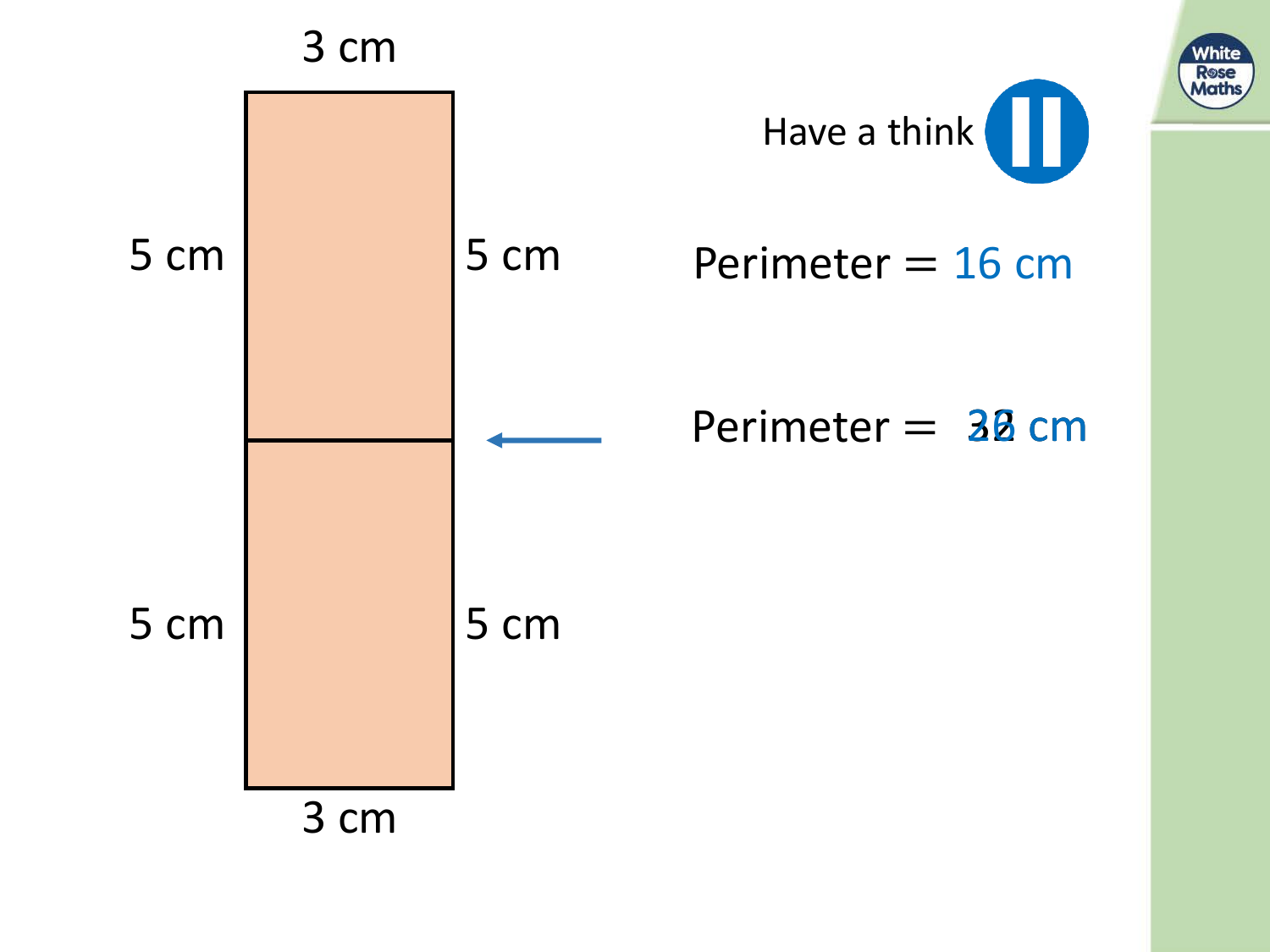

A photo frame is 15 cm long and 12 cm high. The border around the photo window is 2 cm wide.



What is the perimeter of the photo window? 38 cm